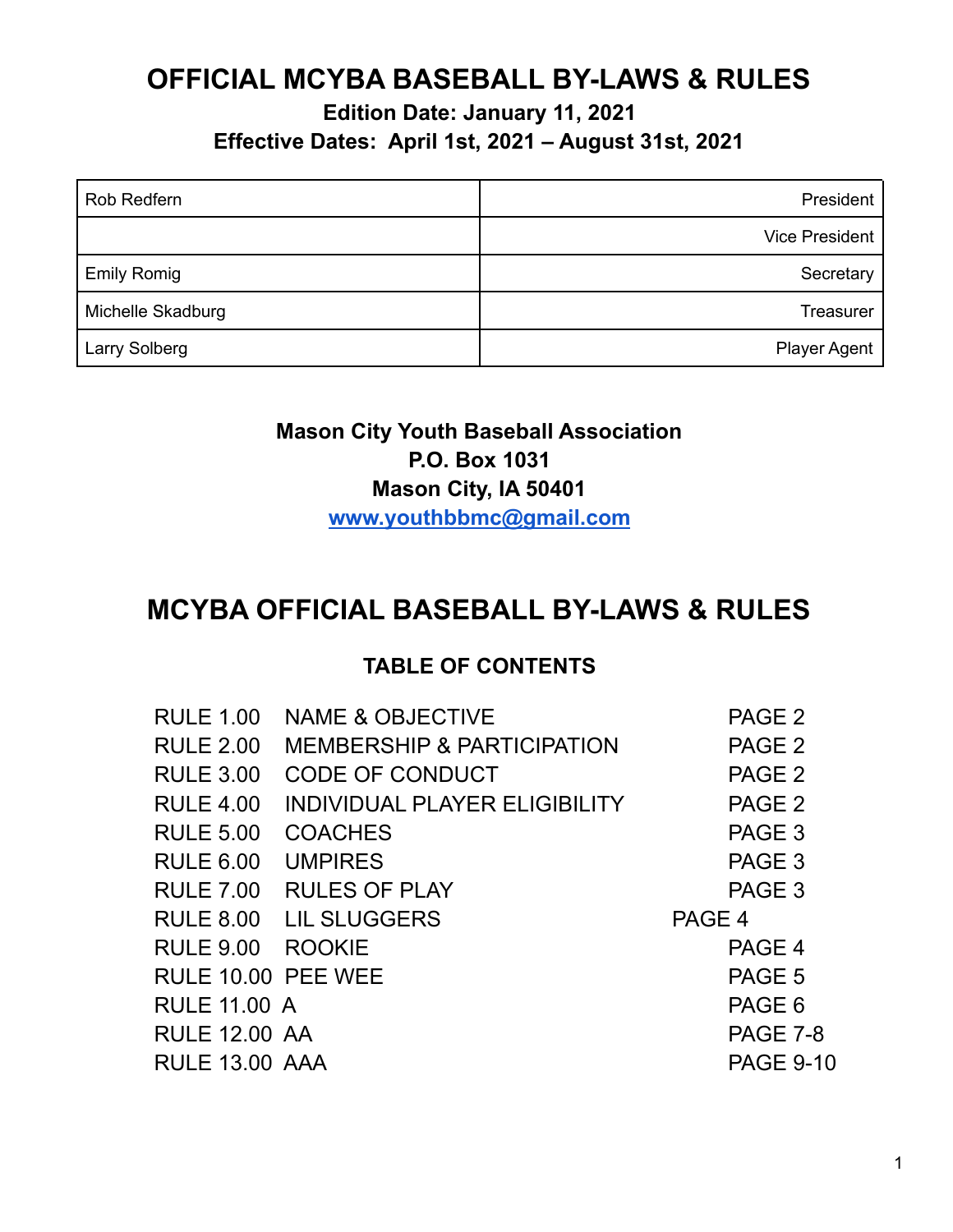# **MCYBA OFFICIAL BASEBALL BY-LAWS & RULES**

### **RULE 1.00 – NAME & OBJECTIVE**

- 1.01. This organization shall be known as Mason City Youth Baseball Association.
- 1.02 The objective of MCYBA Baseball shall be to organize and promote youth baseball for ages 4 to 15 in Mason City and the surrounding communities in North Iowa.

### **RULE 2.00 – MEMBERSHIP & PARTICIPATION**

2.01 Individual Membership – A registration fee shall be paid annually to participate in the MCYBA Baseball program. Scholarships are available for players and families that may not be able to pay registration fees. No child will be turned away from playing baseball.

### **RULE 3.00 – CODE OF CONDUCT**

- 3.01 No alcohol, tobacco, or abusive language shall be used on the playing fields or on the property of MCYBA.
- 3.02 Any individual using alcohol, tobacco, or abusive language or causing any other problems will be asked to leave the premises.
- 3.03 Any abusive language or unacceptable comments directed at the umpires by fans or coaches will not be tolerated.
- 3.04 Failure to comply with the above rules could result in forfeiture of games. Coaches and spectators code of conduct will be enforced.

### **RULE 4.00 – INDIVIDUAL PLAYER ELIGIBILITY**

| League       | <b>Grades</b>                      |  |
|--------------|------------------------------------|--|
| Lil Sluggers | Going into Preschool/ Kindergarten |  |
| Rookie       | Going into 1st Grade               |  |
| Pee Wee      | Going into 2nd Grade               |  |
| A            | Going into 3rd and 4th Grade       |  |
| AA.          | Going into 5th and 6th Grade       |  |
| AAA          | Going into 7th grade and above     |  |

4.01 Please see chart below for league eligibility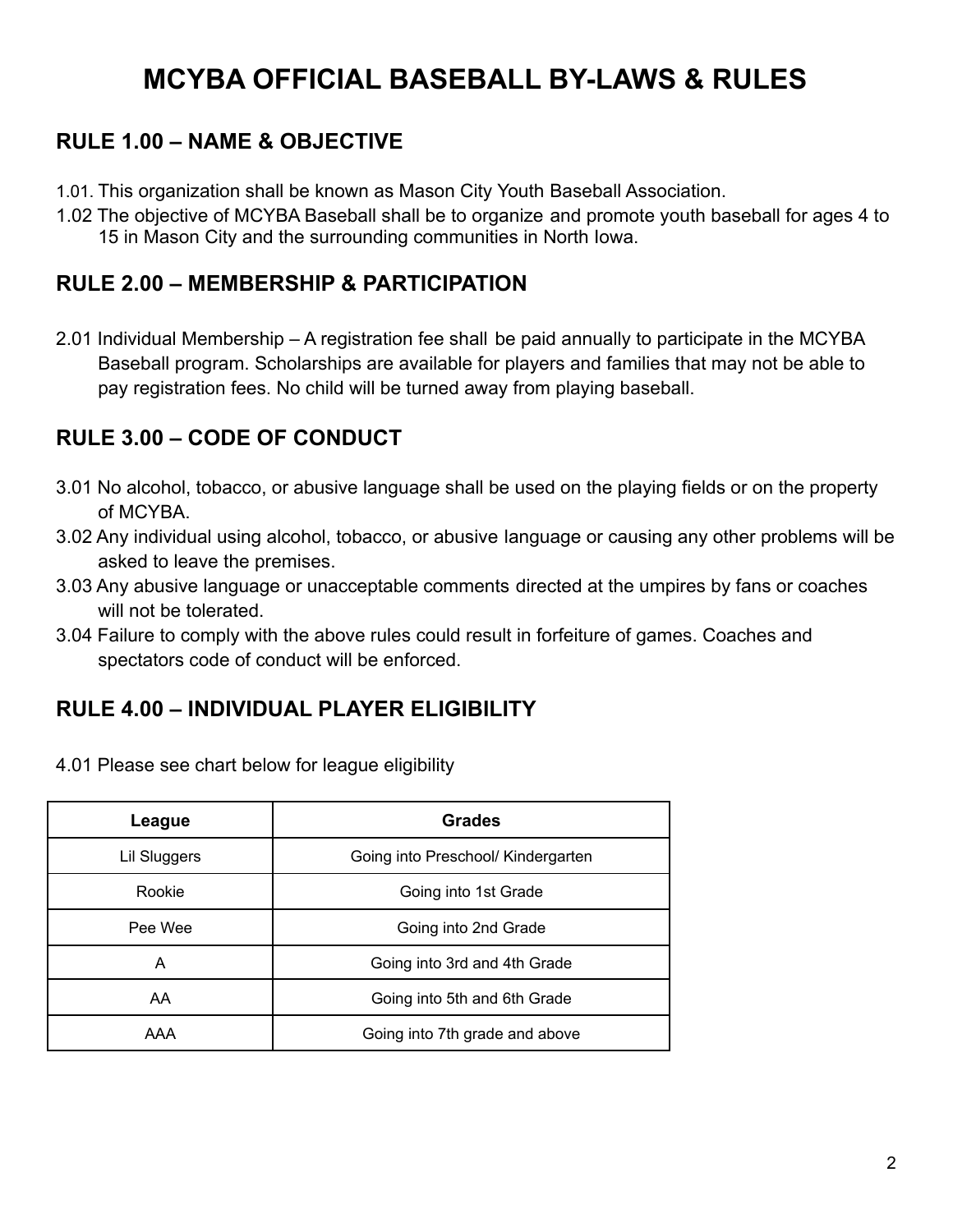### **RULE 5.00 – COACHES**

- 5.01 All head coaches must be approved by the Board of Directors prior to draft night. Approval will be based on the need of coaches in each league and background checks.
- 5.02 All leagues will be selected via a draft from a list of registered players. No players or picks can be traded at any time. Odd draft rounds will be in ascending order and even draft rounds will be in descending order. For leagues that cover 2 age groups the oldest age group will be drafted 1st. Once, there are not enough players left to complete another round of the draft, the younger age group will be drafted. The draft order will be reversed for the younger age group. Any remaining players left from the older group can be drafted at any time during the younger age group draft. Any player that registers after the draft will be added to teams based on who was next in line of the draft. Each coach's child, grandson, or sibling will be protected up the third round of the draft for each age group. Once a sibling is picked in the draft, the other sibling will be picked with that coach's last round pick in the draft.
- 5.03 All coaches must sign the umpire sheet to verify the game information and scores at the end of each game. Once signed, this is the official game record.

#### **RULE 6.00 – UMPIRES**

- 6.01 Umpires will be provided in the Pee Wee (if available), A, AA, and AAA Leagues.
- 6.02 All youth umpires are required to attend the annual training session prior to umpiring games. If the training session is missed, youth umpires must contact the Board of Directors for training.
- 6.03 Umpires will be paid for each game umpire based on the league and umpire level of the umpire. The pay chart will be posted in the umpire room.

| League       | <b>Base Paths</b> | <b>Pitching Distance</b> |
|--------------|-------------------|--------------------------|
| Lil Sluggers | $50 - 55'$        | N/A                      |
| Rookie       | $50 - 55'$        | N/A                      |
| Pee Wee      | 55-60'            | 40'                      |
| A            | 55-60'            | 40'                      |
| AA           | 65'               | 46'                      |
| AAA          | 70'               | 50'                      |
| Majors       | 80'               | 54'                      |

### **RULE 7.00 – RULES OF PLAY**

7.01 The chart below shows the pitching distance and base paths per league

7.02 Big barrel bats can be used at all levels.

- 7.03 Facemasks on helmets are not require but are highly recommended
- 7.04 Game schedules will be distributed to teams at the start of the season. All leagues will play games from May – June. The A, AA, and AAA leagues will have a city tournament during the month of June.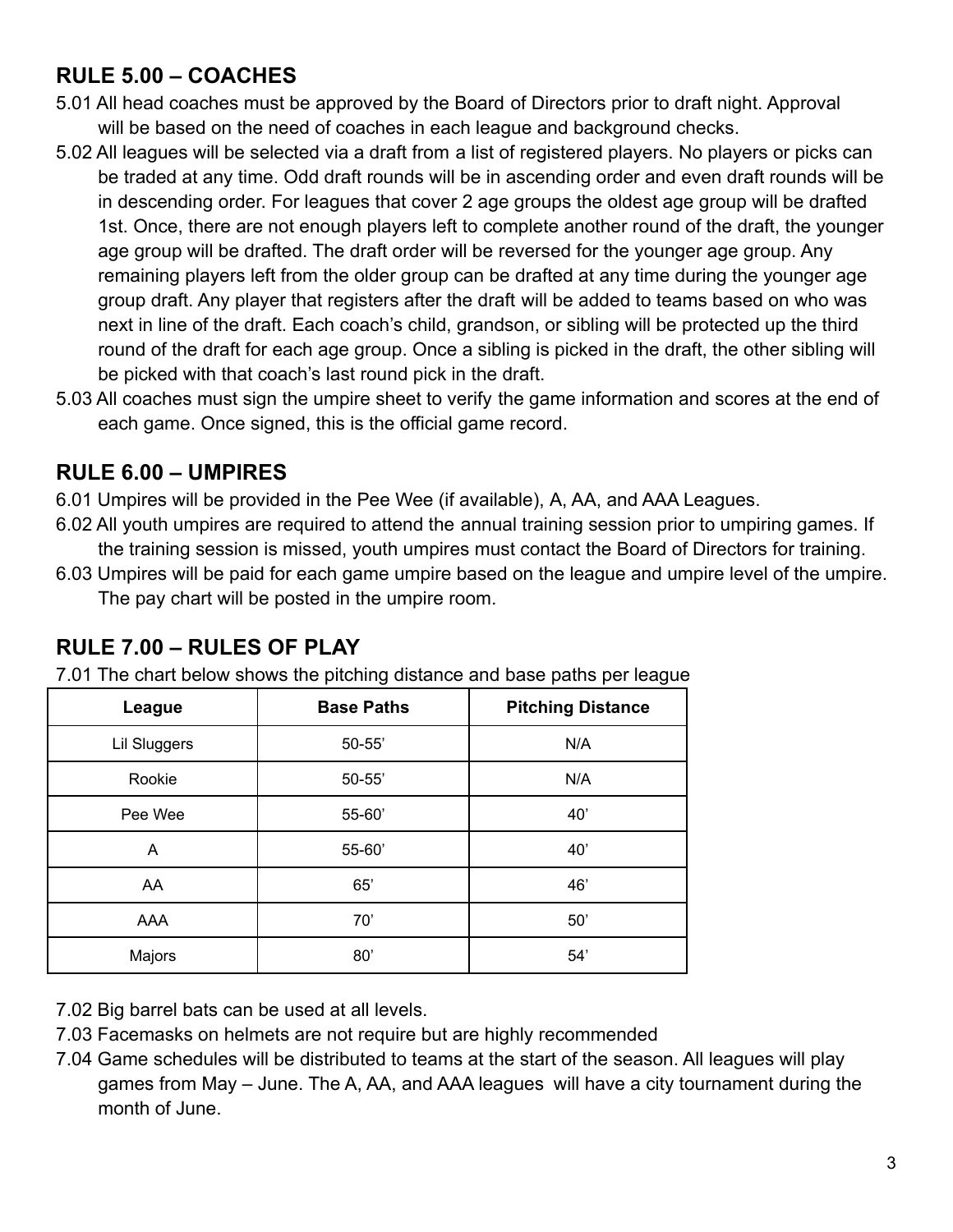#### **RULE 8.00 – LIL SLUGGERS RULES**

8.01 Teams will be approximately 6-8 players depending on the number of coaches and players.

- O8.02 A game will be 4 innings or 50 minutes. After 50 minutes the game will stop regardless of the inning of the game.
- 8.03 The coach will pitch 3 pitches per at bat, after the 3rd pitch (regardless of if the 3rd pitch was hit foul) a tee will be used to finish the at bat.
- 8.04 Fielding positions will include: P, 1B, 2B, 3B, SS, LF LCF, RCF, RF. No catchers will be allowed. Players must rotate equally between infield and outfield.
- 8.05 Each team will bat their entire line-up each half inning. The batting order will remain the same each inning. Any player that is out at a base will need to go to the dugout, however, no outs will be recorded.
- 8.06 Only 1 base will be allowed per batted ball. No extra bases will be allowed on an overthrow.
- 8.07 No umpires will be provided
- 8.08 No on deck batters will be allowed.
- 8.09 A soft baseball will be used for all games.

#### **RULE 10.00 – ROOKIE**

- 10.01 Teams will be limited to 10 Players on a team.
- 10.02 A game will be 4 innings or 50 minutes. After 50 minutes the game will stop regardless of the inning of the game.
- 10.03 The coach will pitch 6 pitches per at bat, after the 6th pitch (regardless if the 6th pitch was hit foul) a tee will be used to finish the at bat.
- 10.04 Fielding positions will include: P, C, 1B, 2B, 3B, SS, LF LCF, RCF, RF. Players must rotate equally between infield and outfield.
- 10.05 An inning will consist of 3 outs or 5 runs. Any batter that is out must return to the bench. The batting order will remain the same for all innings.
- 10.06 Batters and runners will be allowed to advance multiple bases on a batted ball, however, once the ball is back to the infield all runners must stay at their base. If a runner is halfway between bases they can advance to the .next base. No extra bases will be allowed on overthrows.
- 10.07 No umpires will be provided
- 10.08 No on deck batters will be allowed.
- 10.09 A soft baseball will be used for all games.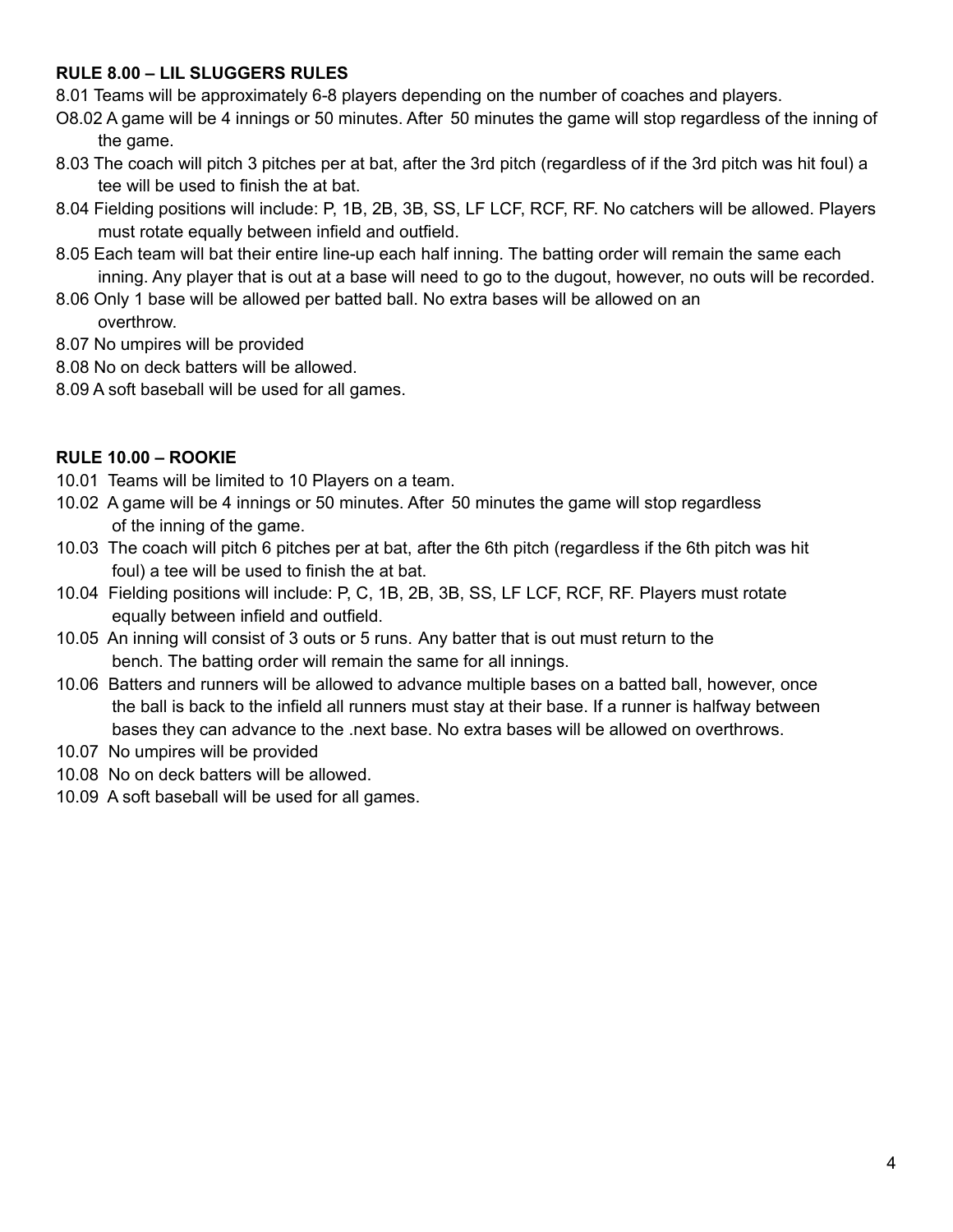#### **RULE 11.00 – Pee Wee**

- 11.01 Teams will be limited to 10 Players on a team
- 11.02 The first 1 innings will be kids pitch. The count will start at 0-0. A batter hit by the pitch will remain at bat and pitch will be considered a ball. If a batter is walked a coach will come out and finish the at bat. The coach will throw up to 3 pitches to finish the at bat. After the 3rd pitch (unless a foul ball occurs) the batter will be out.
- 11.03 In the last 5 innings, the coach will pitch 6 pitches per at bat, after the 6th pitch (unless the 6th pitch is a foul ball)
- 11.04 A pitcher can only pitch 1 inning a game.
- 11.05 Fielding positions will include: P, C, 1B, 2B, 3B, SS, LF LCF, RCF, RF. Pitcher must start on the pitching rubber. Players must rotate equally between infield and outfield.
- 11.06 Game time will be 1 hour and 15 minutes. No new inning will start with less than 10 minutes left in the game.
- 11.07 Batters and runners will be allowed to advance multiple bases on a batted ball, however, once the ball is back to the infield all runners must stay at their base. If a runner is halfway between bases they can advance to the next base. No extra bases will be allowed on overthrows. No leading off.
- 11.08 An inning will consist of 3 outs or 5 runs. Any batter or runner that is out must return to the bench. The run rule when kids pitch will be 3 runs.
- 11.09 The same batting order will be used for the entire game.
- 11.10 A soft baseball will be used for all games.
- 11.11 One umpire will be provided (if available)
- 11.12 No on-deck batters allowed.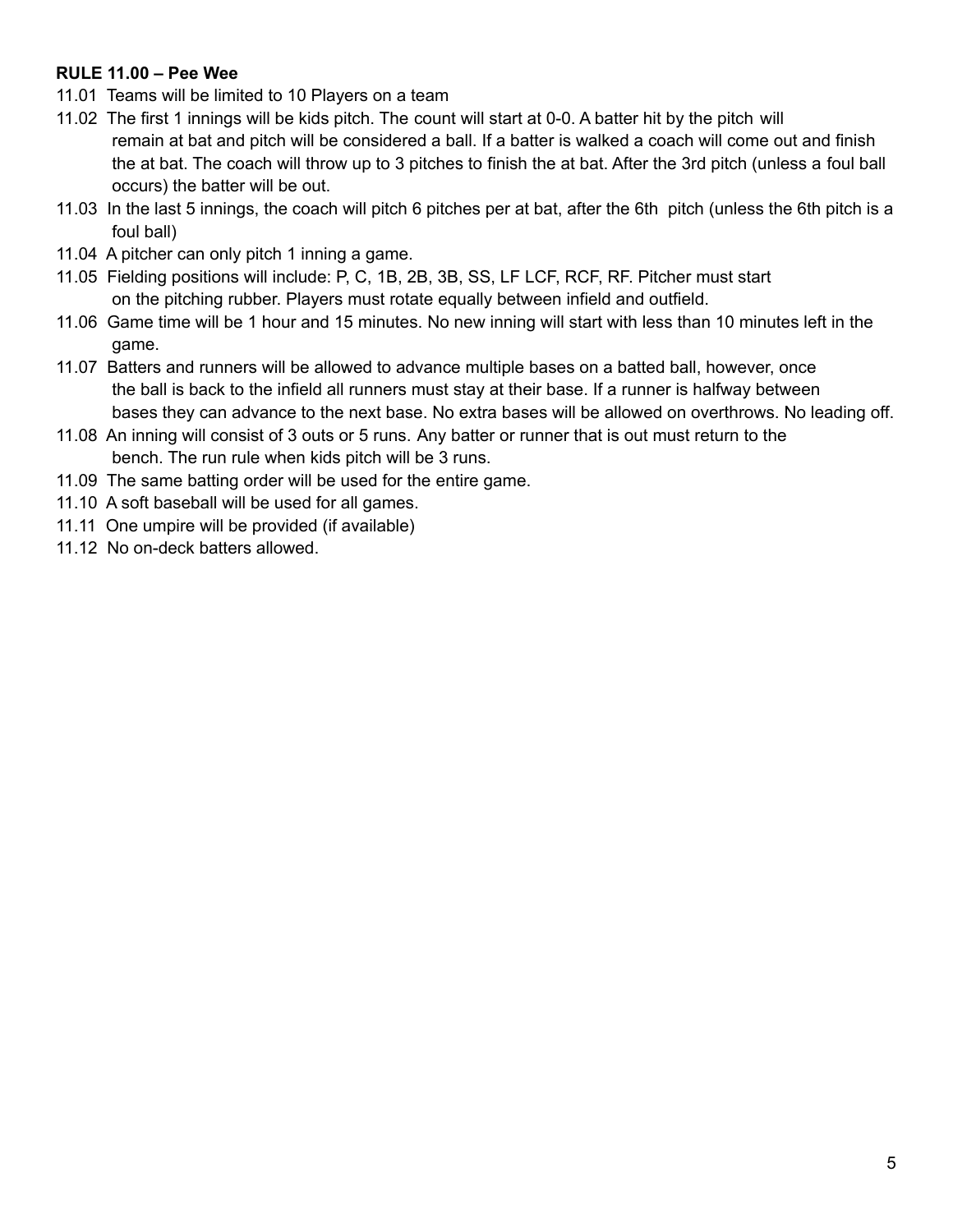#### **RULE 12.00 – A**

- 12.01 Teams will be limited to 11 Players on a team.
- 12.02 The first 4 innings will be kids pitch. The count will start at 0-0. A batter hit by the pitch will take their base. If a batter is walked a coach will come out and finish the at bat. The coach will throw up to 3 pitches to finish the at bat. After the 3rd pitch (unless a foul ball occurs) the batter will be out.
- 12.03 After the first 4 innings the coach will pitch 6 pitches per at bat. After the 6th pitch (unless the 6th pitch is a foul ball) the batter is out.
- 12.04 A pitcher can only pitch 2 innings a game.
- 12.05 Fielding positions will include: P, C, 1B, 2B, 3B, SS, LF LCF, RCF, RF. Pitcher must start on the pitching rubber. Players must rotate equally between infield and outfield. Players are used as catchers.
- 12.06 Game time will be 1 hour and 20 minutes, no new inning can start after 1 hour and 10 minutes. Home team finishes the inning, unless the home team chooses not to.
- 12.07 Batters and runners will be allowed to advance multiple bases on a batted ball, however, once the ball is back to the infield all runners must stay at their base. If a runner is halfway between bases they can advance to the next base. No extra bases will be allowed on overthrows. No leading off.
- 12.08 An inning will consist of 3 outs or 5 runs. Any batter or runner that is out must return to the bench.
- 12.09 The same batting order will be used for the entire game.
- 12.10 A soft baseball will be used for all games.
- 12.11 One umpire will be provided.
- 12.12 No on-deck batters allowed.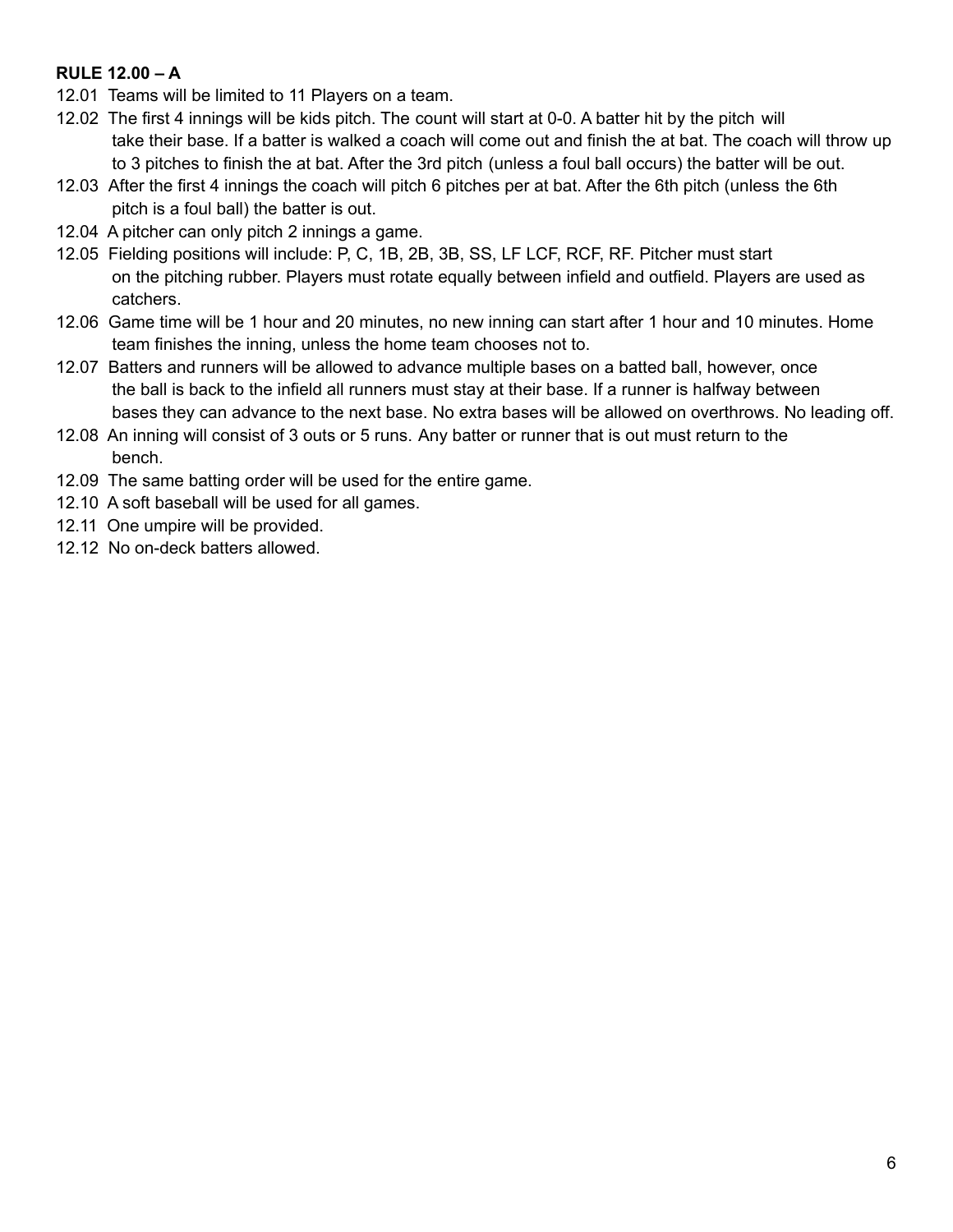#### **RULE 13.00 – AA**

- 13.01 All games will consist of 6 innings or 1 hour and 40 minutes from the first pitch. No new inning starts after 1 hour and 30 minutes. Home team finishes the inning, unless the home team chooses not to.
- 13.02 If a game is suspended due to weather, the rescheduled game will start from where the previous game was suspended. The batting order will remain the same (if a player is not at the make-up game then that player will be removed from the line-up and all other players will be moved up). Pitching records will remain as the previous game. If a team only has 8 players for the make-up game NO automatic out will be recorded.
- 13.03Coaches must exchange batting order prior to the game starting.
- 13.04 The umpire will time the game and warn managers of impending end of game.
- 13.05 If a team has less than 7 players at game time, the game shall be considered a forfeit and awarded to the opposing team. Automatic outs will be inserted into the lineup if a team has less than 9 batters. The team with less than 9 batters will select what batting position to use for the automatic out.
- 13.06 Ten players on defense, four must be in the outfield at the same depth
- 13.07 Automatic 5 run rule
- 13.08 OVERTHROW RULE: On any attempted play at a base on a batted ball, the runner or runners will be permitted to advance at their own risk but not more than one base. Award one base if the ball goes into a dead ball area.
- 13.09 The entire roster will be listed in the batting order and will bat in that order for the entire game. Please use last names when keeping scorebook.
- 13.10 PLAYERS SHALL NOT SIT OUT FOR MORE THAN 2 INNINGS A GAME. (UNLESS INJURY OR SICKNESS)
- 13.11 IT IS HIGHLY RECOMMENDED THAT ALL PLAYERS PLAY 1 INNING OF INFIELD PER GAME (UNLESS INJURY OR SICKNESS)
- 13.12 Home Plate will be closed. Leading off is allowed on all bases up to a three step lead, however, stealing will not be allowed. Leads are allowed at the risk of the base runner. Umpire will give the runner a warning first and the second time the runner is out for stealing bases. The base runner must also return to the base on any pick-off attempt by either the pitcher or catcher as well. One base will be allowed on an overthrow on a pick-off attempt on 1st and 2nd. Runner may advance to 2nd and 3rd base on a ball that gets behind the catcher (the ball must cross the plate first).
- 13.13 A runner may only score on a hit ball by the batter or a walk with the bases loaded. (If a runner advances from second base to third and an overthrow occurs at third the runner may not score. If there is a runner on second and the batter hits a pitched ball, the runner on second can advance to third and may go home even if a play is attempted by the defense which results in an overthrow because the play is initiated by a pitch being hit.)
- 13.14 There is no limit to the number of 6th graders who may pitch, but a 5th grader must pitch at least 3 outs in 1 inning. 5 run rule = 3 outs. This rule will be strictly enforced. YOUR 5 Grader MUST BE USED BY THE END OF THE 4TH INNING. Pitchers pitch all 6 innings. Younger pitcher must be used by 4th inning and then again by the 6th inning for one inning each. You may use younger pitcher in consecutive inning. One pitch in an inning counts as that inning (if a coach pulls the pitcher in the 2nd inning with 1 out, the pitcher that comes in the game, can pitch the rest of the second and the 3rd inning).
- 13.15 A player may pitch a maximum of two (2) innings in a single game.
- 13.16 NEW There will be no walks, if a batter is walked a coach will come out and finish the at bat. The coach will throw up to 3 pitches to finish the at bat. After the 3rd pitch (unless a foul ball occurs) the batter will be out. However, if a batter is hit by a pitch during the at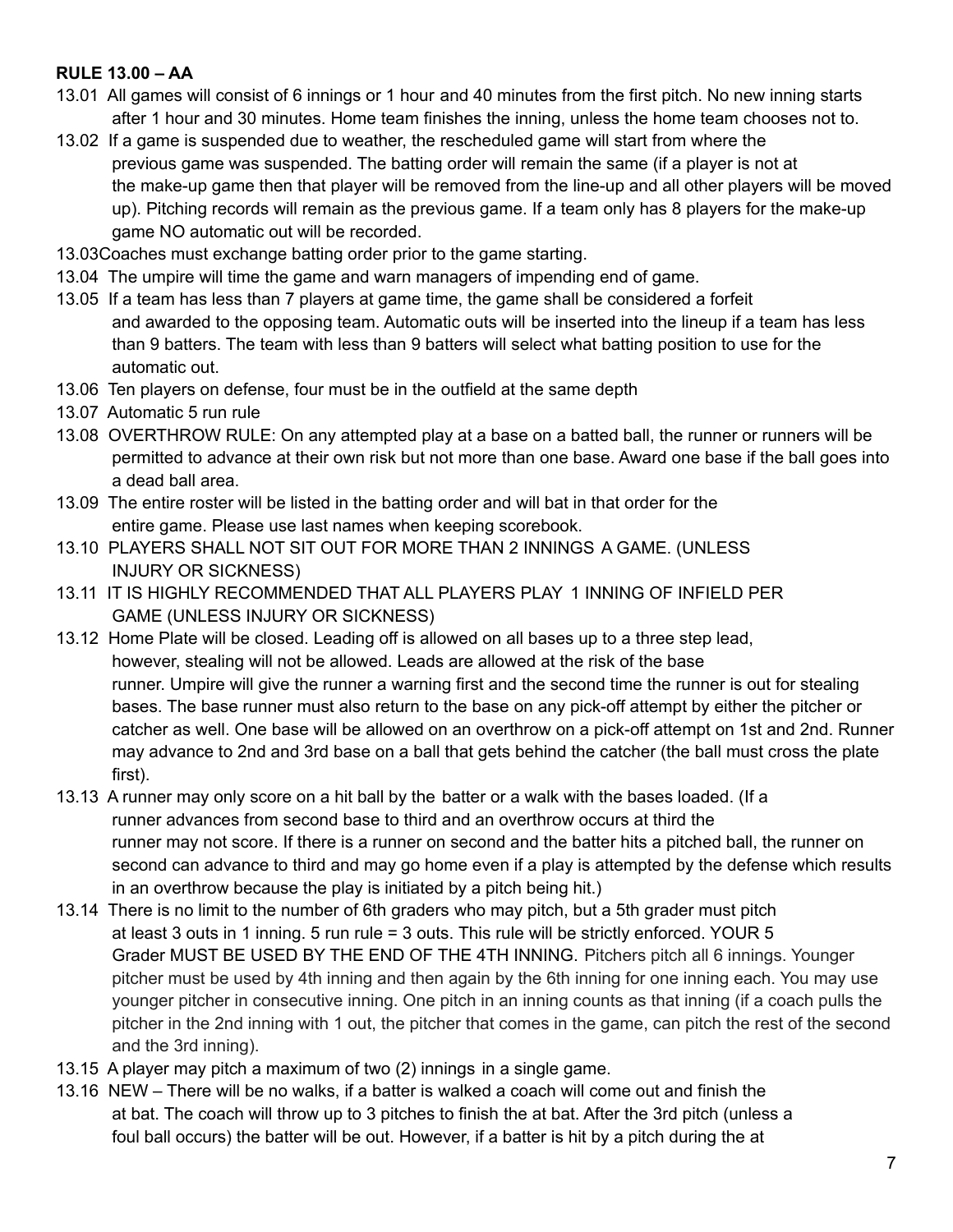bat by the kid pitcher than he will be rewarded 1st Base.

- 13.17 A player may pitch a maximum of six (6) innings in a week. The calendar week is hi Monday through Sunday
- 13.18 Deliver of a single pitch constitutes have pitched one inning.
- 13.19 Once a pitcher has left the game as a pitcher, he/she may not return as a pitcher.
- 13.20 Strike Zone will be armpits to knees with an additional  $1/2$  baseball width on each side of the plate.
- 13.21 No on Deck Batters will be allowed.
- 13.22 There will be no balks called, all balks will be warnings.
- 13.23 The infield fly rule is in effect.
- 13.24 Batter is out on a dropped third strike.
- 13.25 Bat Throwing: First Infraction: Warning from umpire, Second infraction on same player: Batter is out.
- 13.26 Courtesy runner: A courtesy runner MUST be used for the catcher/runner when there are two outs. The catcher must return immediately to the dugout and dress. Since all players bat, the player used as a courtesy runner must be the last possible player to bat.
- 13.27 ANY RUNNER IS OUT WHEN: That runner does not attempt to slide or attempt to go around a fielder who has the ball and is waiting to make the tag. No head first slide is allowed advancing to any base. A head first slide is allowed going back to any base.
- 13.28 Safety Base Rule: Batter/runner can use the orange part only on their first pass over first base. The fielder uses the white part of the base only. The batter/runner after passing or rounding first base shall return to the white part of the base only. After crossing the orange part of the base the batter/runner must turn to the right. If the batter/runner turns to the left they can be tagged as out.
- 13.29 Two Adult Base coaches will be allowed.
- 13.30 INJURED/ILL BATTER RULE: Since all players bat, a batter that is injured/Ill must be replaced by the next batter in the line-up and the new batter will assume the injured/ill batter's count. Injured/ill batter must sit out at least one fielding 1/2 inning and if they cannot bat when their next turn comes in the next inning or if they do not field for two innings in a row, after the illness/injury occurred, they will be out for the game.
- 13.31 IT IS HIGHLY RECOMMEND THAT FACE MASKS BE USED WITH BATTING HELMETS – BUT WILL NOT BE REQUIRED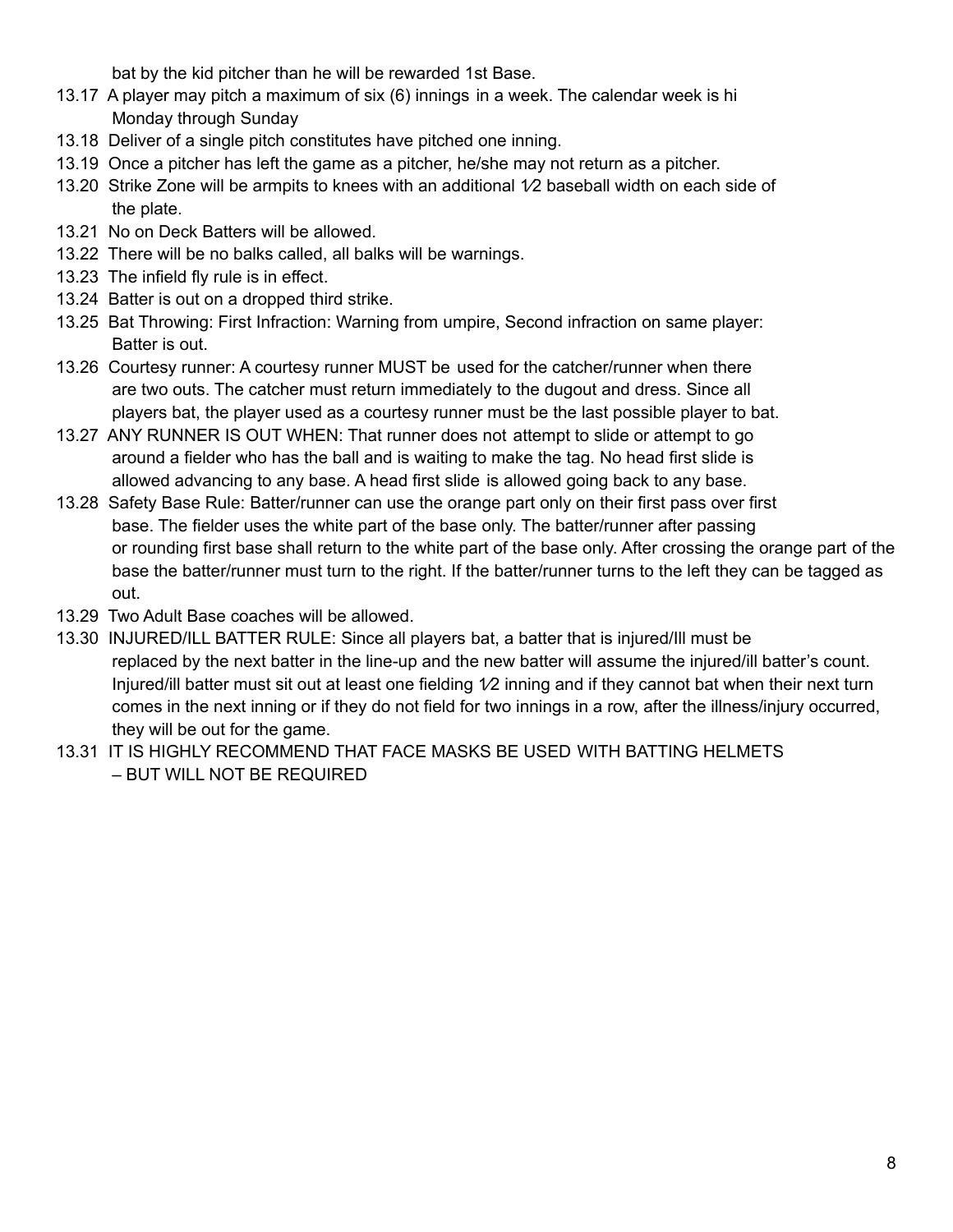#### **RULE 14.00 – AAA**

- 14.01 All games will consist of 6 innings or 1 hour and 40 minutes from the first pitch. No inning will start after 1 hour and 30 minutes. Home team will finish the inning unless the home team opts not to.
- 14.02 If a game is suspended due to weather, the rescheduled game will start from where the previous game was suspended. The batting order will remain the same (if a player is not at the make-up game then that player will be removed from the line-up and all other players will be moved up). Pitching records will remain as the previous game. If a team only has 8 players for the make-up game NO automatic out will be recorded.
- 14.03 Coaches must exchange batting order prior to the game starting.
- 14.04 The umpire will time the game and warn managers of impending end of game
- 14.05 If a team has less than 7 players at game time, the game shall be considered a forfeit and awarded to the opposing team. Automatic outs will be inserted into the lineup if a team has less than 9 batters. The team with less than 9 batters will select what batting position to use for the automatic out.
- 14.06 Nine players on defense, three must be in the outfield at the same depth
- 14.07 Automatic 5 run rule
- 14.08 The entire roster will be listed in the batting order and will bat in that order for the entire game. Please use last names when keeping scorebook.
- 14.09 PLAYERS SHALL NOT SIT OUT FOR MORE THAN 2 INNINGS A GAME. (UNLESS INJURY OR SICKNESS)
- 14.10 IT IS HIGHLY RECOMMENDED THAT ALL PLAYERS PLAY 1 INNING OF INFIELD PER GAME (UNLESS INJURY OR SICKNESS)
- 14.11 Home Plate will be open. Stealing of bases will be allowed once the PITCHED ball is released from the hand of the pitcher. Leading off will be allowed.
- 14.12 A 7th grader must pitch at least 3 outs in 1 inning. 5 run rule = 3 outs. This rule will be strictly enforced. A 7th Grader must be used by the 4th inning and then again by the 6th inning.
- 14.13 A player may pitch a maximum of two (2) innings in a single game.
- 14.14 A player may pitch a maximum of six (6) innings in a week. The calendar week is Monday through Sunday
- 14.15 Deliver of a single pitch constitutes have pitched one inning. (This does not eliminated rule 12)
- 14.16 Once a pitcher has left the game as a pitcher, he/she may not return as a pitcher.
- 14.17 Strike Zone will be armpits to knees with an additional  $1/2$  baseball width on each side of the plate.
- 14.18 No on Deck Batters will be allowed.
- 14.19 The first 2 Balks that are called will result in a warning issued by an umpire. After the 2nd warning a balk will be issued and all base runners will be allowed one base.
- 14.20 The infield fly rule is in effect
- 14.21 Batter is out on a dropped third strike
- 14.22 Bat Throwing: First Infraction: Warning from umpire, Second infraction on same player: Batter is out.
- 14.23 Courtesy runner: A courtesy runner MUST be used for the catcher/runner when there are two outs. The catcher must return immediately to the dugout and dress. Since all players bat, the player used as a courtesy runner must be the last possible player to bat.
- 14.24 ANY RUNNER IS OUT WHEN: That runner does not attempt to slide or attempt to go around a fielder who has the ball and is waiting to make the tag. No head first slide is allowed advancing to any base. A head first slide is allowed going back to any base for pick off.
- 14.25 Safety Base Rule: Batter/runner can use the orange part only on their first pass over first base. The fielder uses the white part of the base only. The batter/runner after passing